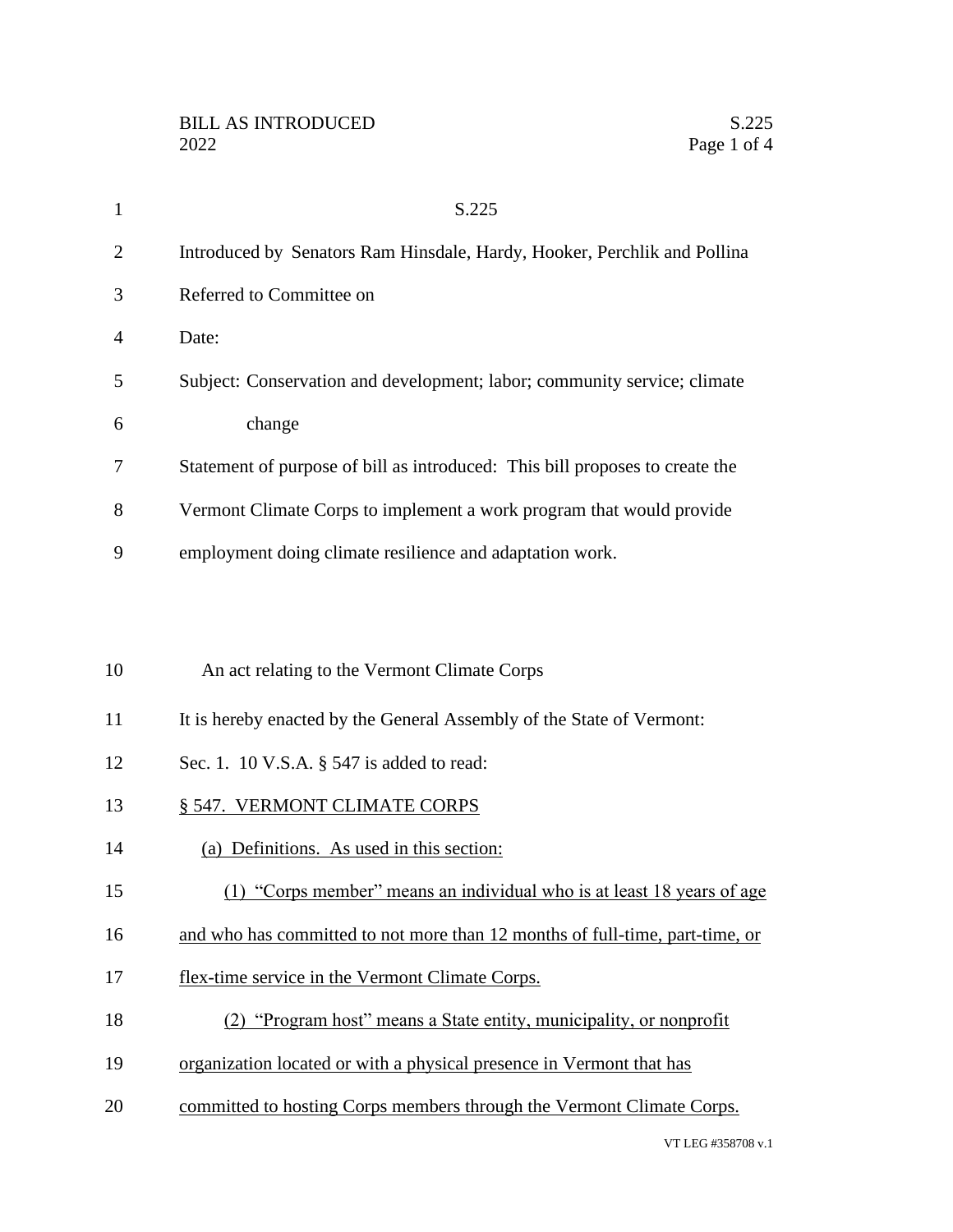| $\mathbf{1}$   | (3) "SerVermont " means the Vermont State Service Commission, as            |
|----------------|-----------------------------------------------------------------------------|
| $\overline{2}$ | required under section 201 of the National and Community Service Trust Act  |
| 3              | of 1993, as amended, and established in Executive Order No. 33-18.          |
| 4              | (b) Corps established. There is established the Vermont Climate Corps to    |
| 5              | be developed and administered by SerVermont. The purposes of the Vermont    |
| 6              | Climate Corps are to:                                                       |
| 7              | (1) increase the opportunities for Vermonters to devote up to a year of     |
| 8              | service to Vermont communities;                                             |
| 9              | (2) mobilize the service sector as an innovative solution to clear and      |
| 10             | pressing environmental problems that negatively impact Vermont              |
| 11             | communities;                                                                |
| 12             | (3) provide rural and underserved communities in Vermont with               |
| 13             | volunteer resources to help address critical health, human, public safety,  |
| 14             | educational, and environmental needs; and                                   |
| 15             | (4) strengthen civic engagement of participants and in communities          |
| 16             | through volunteer service.                                                  |
| 17             | (c) The following conditions shall apply to the Vermont Climate Corps:      |
| 18             | (1) SerVermont may provide funding to eligible Program hosts that have      |
| 19             | experience administering national service grants and engaging Vermonters in |
| 20             | formal service programs in order to enable those hosts to support corps     |
| 21             | members and undertake eligible projects.                                    |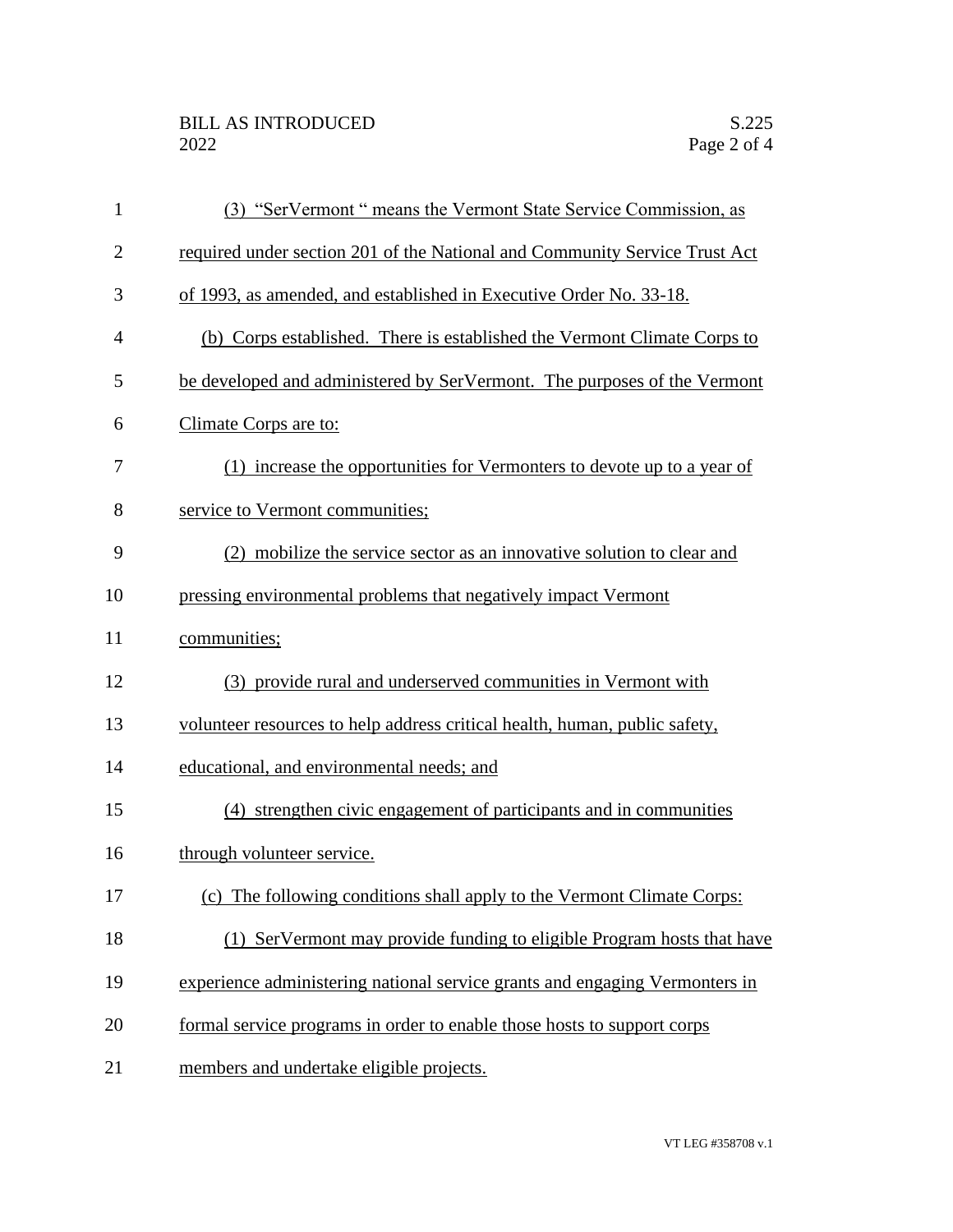| $\mathbf{1}$   | (2) Program hosts that receive funding from SerVermont through the                  |
|----------------|-------------------------------------------------------------------------------------|
| $\overline{2}$ | Vermont Climate Corps shall use the funding received to meet costs incurred         |
| 3              | by hosting and supporting corps members in their service who are participating      |
| $\overline{4}$ | in eligible projects.                                                               |
| 5              | (3) Corps members shall be the responsibility of their Program hosts and            |
| 6              | shall not be employees, or considered to be employees, of the State of Vermont      |
| 7              | for any purpose throughout the duration of their service.                           |
| 8              | (4) SerVermont and Program hosts shall, to the extent practicable,                  |
| 9              | ensure that corps members are placed in projects that match their interests,        |
| 10             | geographic constraints, skills, and abilities.                                      |
| 11             | (5) Program hosts shall seek to enroll as Corps members individuals                 |
| 12             | who reflect the diversity of gender, racial, ethnic, sexual, social, and disability |
| 13             | status of Vermonters.                                                               |
| 14             | (6) Project eligibility shall be determined by SerVermont and may                   |
| 15             | include weatherization, environmental restoration, and other climate-related        |
| 16             | projects. Innovative strategies and partnerships are encouraged.                    |
| 17             | In administering the Vermont Climate Corps, SerVermont shall<br>(d)                 |
| 18             | coordinate with appropriate organizations in the served communities, shall          |
| 19             | explore service-based solutions that build community capacity to combat             |
| 20             | climate change, and may engage with existing national service programs.             |